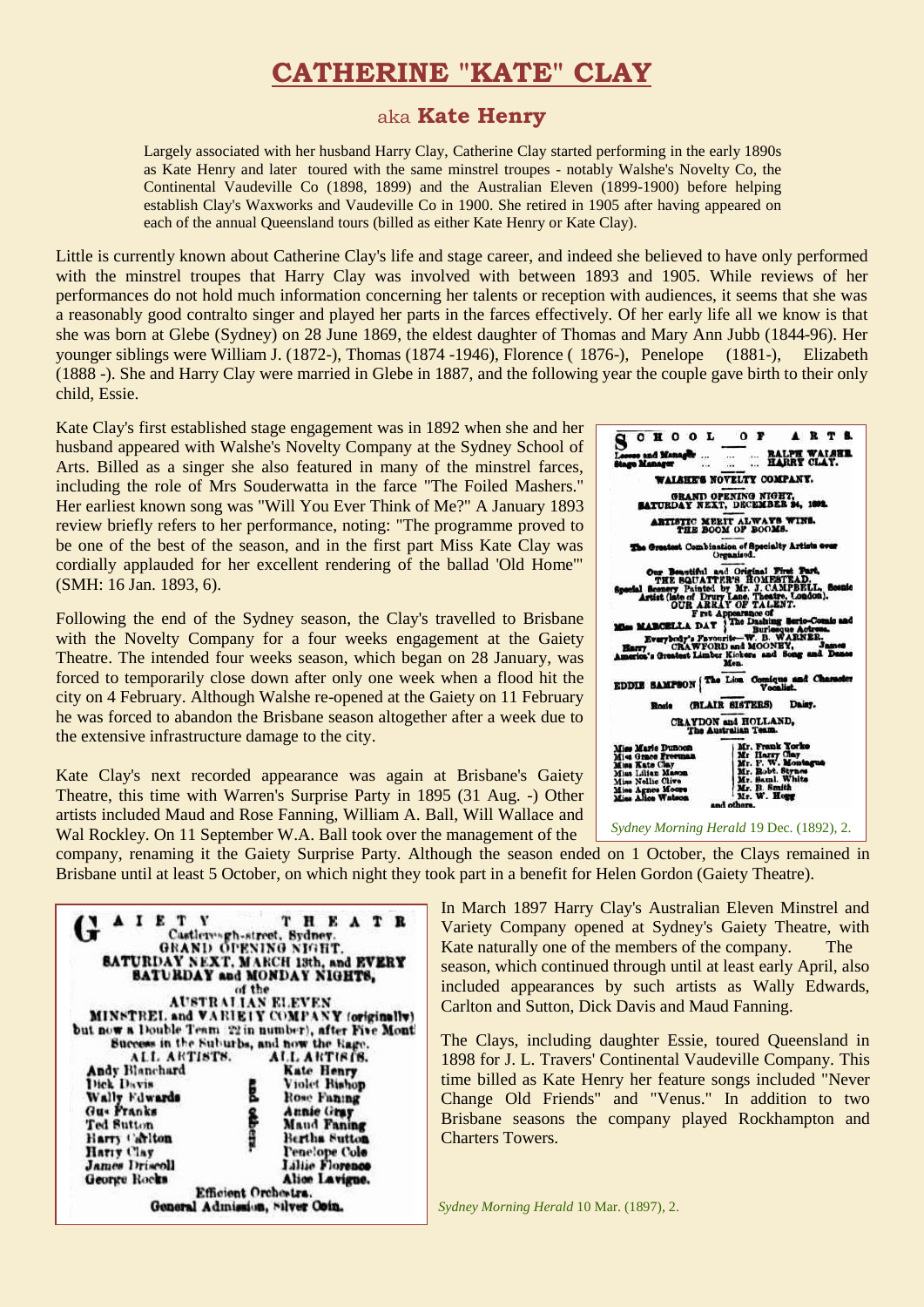Kate joined her husband at Parramatta Town Hall on New Year's night 1899 when he again presented the Australian Eleven, with the engagement presumably being followed by other shows around Sydney. Among the performers engaged were Charles and Will Bovis. In August the Clays returned to Queensland, this time for G. Sullivan's Continental Vaudeville Company. The tour, which continued through until at least November, and possibly up until mid-December, saw them play an initial season at Brisbane's Theatre Royal, followed regional centres such as Rockhampton, Barcaldine, Longreach and Warwick. At Christmas the company also played two shows at the Coogee Aquarium (Syd).

The following year Harry, Kate and Essie secured an engagement with Walter Bell to tour Queensland with his Waxworks, Boer War and London Vaudeville Company. The Clay's were possibly with the company prior to July, however, with the *Morning Bulletin* noting "the company has been travelling with much success in southern towns, having spent a month in Newcastle" (19 July 1900, 5).

After completing his contract with Bell, Clay took his own company to Grafton in December, and after a short skirmish through New South Wales travelled north to Queensland, thereby beginning his 18 years association with the state as an entrepreneur in his own right. As with the first tour the Queensland circuit also included book-end engagements in regional New South Wales. Kate toured with the company through until 1905, after which time it appears that she retired. As with her previous tours she performed solo and concerted numbers while also appearing in various farces - including, for example, "The Chinese Question" (1904).

Very few details have emerged regarding Kate Clay's life after 1905. Of some interest in 1908 is the fact that Harry Clay purchased the property at 218 Glebe Point Road, Glebe, paying the £1,500 asking price in cash. The deeds for the property were, however, registered in Catherine's name.

Catherine Clay passed away on 9 January 1965 in Sydney. She was interred at South Head Cemetery (CEO section), along with Harry and Essie (Allotment No: 236).

> **218 Glebe Point Road** Source: Clay Djubal



# **SEE ALSO**

• **[Harry Clay](http://ozvta.com/entrepreneurs-a-f/)** • **[Harry Clay: Career and Personal Chronology, 1865-1925](http://ozvta.com/entrepreneurs-a-f/)** • **[Essie Clay](http://ozvta.com/practitioners-c/)**

# **ADDITIONAL QUOTATIONS**

- Miss Clay is the possessor of a sweet, well-trained voice, and knows how to make use of it (SMH: 26 Aug. 1895, 5).
- Miss Kate Henry and Miss Emmie Smith are the contralto and soprano respectively of the [Continental] company, and they sane tuneful songs, but of rather a mournful vein, and of course of the narrative order (BC: 29 Nov. 1898, 6).
- That the audience was capable of appreciating items of a less frivolous nature was shown by the unstinted applause with which the ballads of Mr Harry Clay, Miss Ethel Chisholm and Miss Kate Henry were received, the first and last named, in company with Mr Charles Howard, giving in the second portion of the programme, the trio "The Tavern in the Town" (BC: 14 Aug. 1899, 6).

# **HISTORICAL NOTES AND CORRECTIONS**

• Catherine was named as the owner of the property at 218 Glebe Point Road, Glebe, purchased in 1908. The residence stayed in her name until 1943 when it was sold to Jane O'Grady. At this time Catherine owed Harold T. Morgan (the Mortgagor) £1,934. It does not appear that she lived at the residence then, as the house was likely rented out for quite a number of years. Interestingly, the lessees of the property were all women.